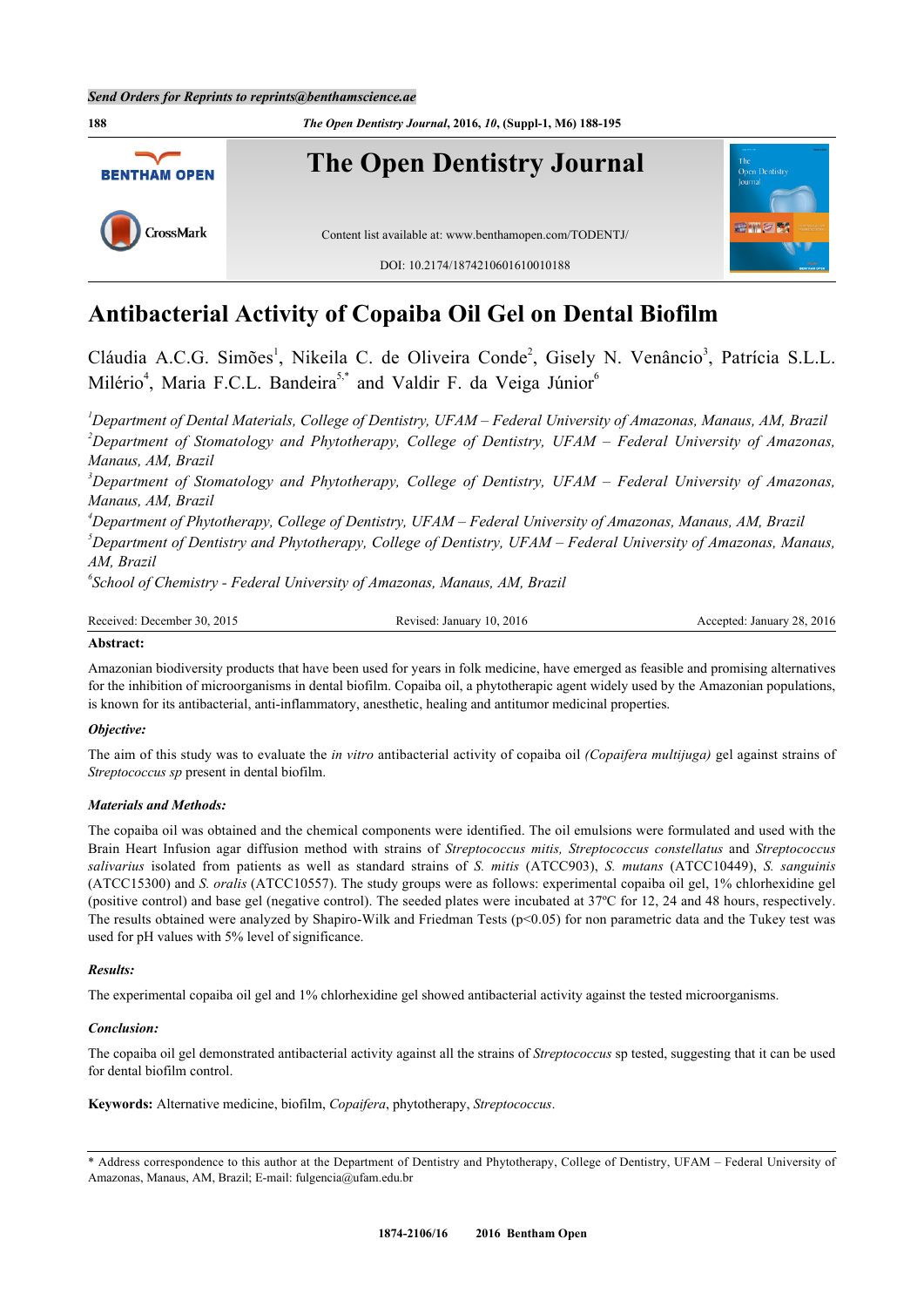# **INTRODUCTION**

The term biofilm corresponds to one or more microbial communities imbibed in a matrix that covers a solid surface [\[1](#page-6-0)]. The way of controlling caries and periodontal disease is to prevent the formation of dental biofilm, or to remove it regularly [[2\]](#page-6-1).With the increasing incidence of oral diseases and development of antibiotic resistance, the global need for alternative treatment modalities, safe, effective, and economical products is important [[3\]](#page-6-2).

In the Amazon region of Brazil, many plants and their products are widely used in folk medicine, emerging as feasible and promising options for the inhibition of microorganisms in dental biofilm, Copaiba oil being one of these phytotherapic agents[[4](#page-6-3) - [6](#page-6-4)]. Copaiba (*Copaifera multijuga* Hayne) has great importance for the production of transparent, viscous and liquid oil-resin fluid obtained from its trunk. Its oils present local anesthetic, antiinflammatory, bactericidal, antitumor, healing, germicidal, expectorant,analgesic and antiviral activities [\[6](#page-6-4) - [11\]](#page-6-5). The use of standardized extracts based on copaiba oleoresin can be an important strategy in the development of novel oral care products, since it can be considered for the control of periodontal diseases and dental caries [\[12](#page-6-6)].

Considering the national policy of integrative and complementary practices in the health system [\[13\]](#page-6-7), and the possibility of introducing into dentistry, a phytotherapeutic product of Amazonian biodiversity, the aim of this study was to evaluate the *in vitro* antibacterial activity of copaiba oil (*Copaifera multijuga*) gel against strains of *Streptococcus* sp present on dental biofilm.

# **MATERIALS AND METHODS**

The research was approved by the Research Ethics Committee of the Federal University of Amazonas under protocol number 02370712.8.0000.5020.

# **Obtaining Copaiba Oil**

The *Copaifera multijuga* (CM) oil-resin used was obtained from the Reservation Ducke, of the National Institute of Amazonian Research, with exsiccate number 73 - a collection of dried specimens - deposited in the herbarium of this institution.

#### **Identification of Chemical Components and Formulation of Emulsions**

The constituents of copaiba oil were identified by Gas Chromatography coupled to a Flame Ionization Detector (GC-FID) and Mass Spectrometry Detector (CG-EM), according to the methodology related by Vasconcelos *et al.* [\[5](#page-6-8)].

The gel was formulated in the Pharmacy School of the Federal University of Amazonas. according to Brasil [\[13](#page-6-7) - [15\]](#page-6-9).

#### **pH Determination**

The pH of the Copaiba oil gel was determined by potentiometer (TEC 2, TECNAL, Piracicaba, São Paulo, Brazil). The electrodes were connected to a potentiometer calibrated with standard solutions pH 7.0 and 4.0 at 25 °C, allowing linearity of the responses in relation to potential changes observed. The pH was determined at baseline (T0) and at 7 (T7), 30 (T30), 45 (T45) and 90 (T90) days in different storage locations: an oven, a refrigerator and at room temperature of 24°C–26°C. The results corresponded to the average of three successive analyses [\[14](#page-6-10)].

### **Microorganisms**

Strains of *Streptococcus* sp. were used, isolated from dental biofilm collected from patients resident in the city of Manaus, Amazonas, and identified; and standard strains of *Streptococcus mutans* (*S. mutans*) ATCC 25175, *Streptococcus sanguinis* (*S. sanguinis*) ATCC 15300, *Streptococcus mitis* (*S. mitis*) ATCC 903 and *Streptococcus oralis* (*S. oralis*) ATCC 10557.

#### **Biofilm Sampling**

Dental biofilm samples were collected from four adult volunteers, aged between 21 and 35 years, of both genders, healthy, without systemic complications, who presented caries and gingivitis. Patients who presented periodontal disease at an advanced stage, dental prosthesis wearers, pregnant women, and patients who were using any type of medication were excluded from the study.

The supragingival biofilm formed was collected from the cervical third of all the teeth present in the oral cavity,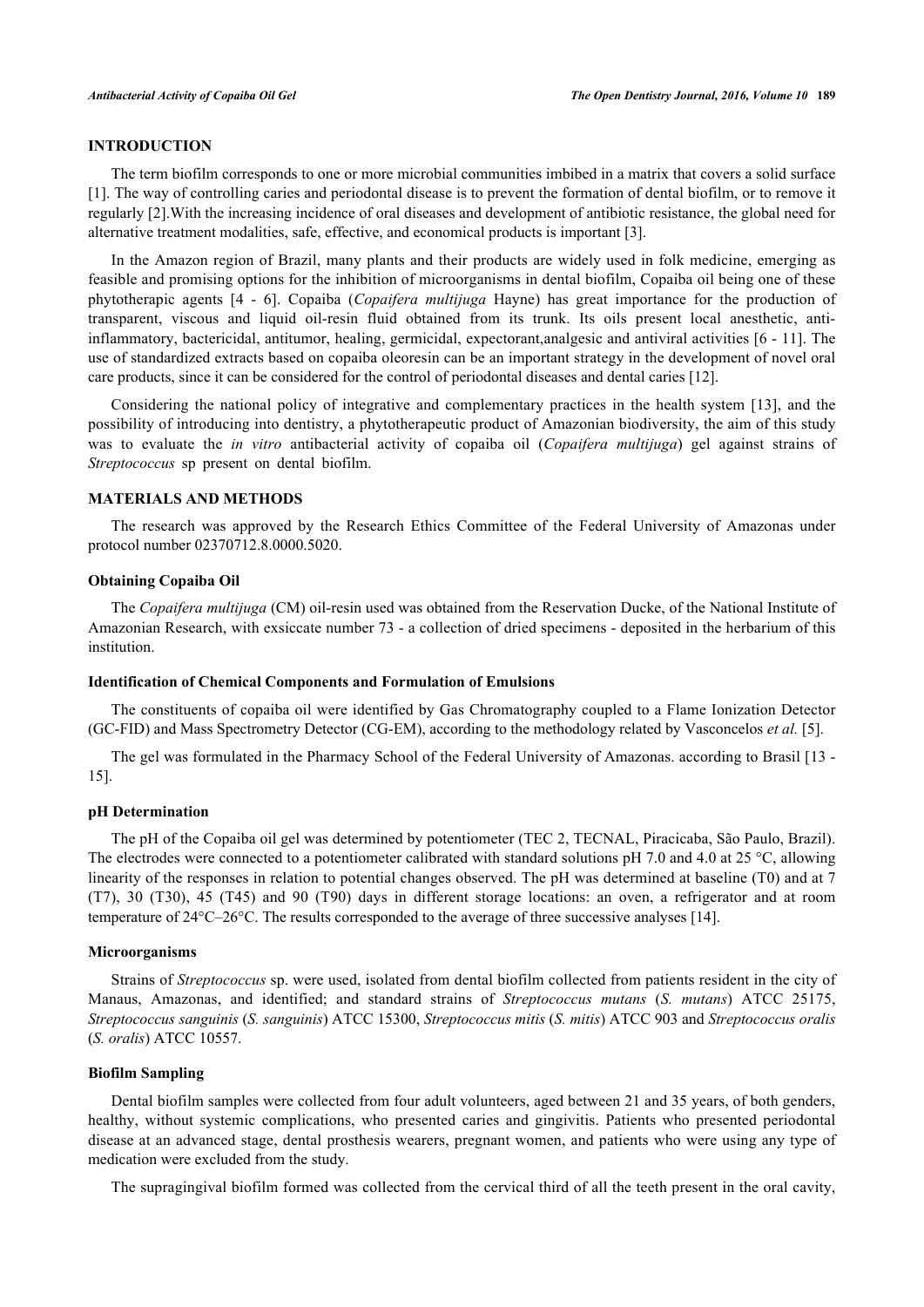using a sterile plastic spatula [\[16\]](#page-6-11). The samples collected were transferred to glass tubes with lids (15 x 1.5 cm) containing 5 mL of 0.1M phosphate buffer solution, pH 7.4, and glass pearls, sterilized and duly identified.

# **Isolation of Strains of** *Streptococcus* **sp.**

The tubes were homogenized in a vortex (Thermolyne MaxiMix II M37615, Barnstead, Sparks, NV, USA) and afterwards serial dilutions of  $10^{-1}$  a  $10^{-5}$  were made in the same solution. An aliquot of the  $10^{-5}$  dilution was taken for seeding by exhaustion on the surface of the selective medium for *Streptococcus* - Mitis Salivarius Agar / MAS (DIFCO, Kansas City, MO, USA). The Petri dishes (90x 150 mm) were incubated under microaerophilic conditions at 37ºC for 48 hours with bacterial growth being monitored every 12 hours [[16\]](#page-6-11).

#### **Identification of Bacteria**

The bacteria were isolated and the morphological characters were studied under an optical microscope (H600 Hund Wetzlar, Wetzlar, Germany). The microorganisms were identified by means of biochemical tests using the Api20 Strep kit (Bio Mérieux, Paris, France), in accordance with the manufacturer's instructions.

# **Preparation of the Culture Media**

To test the antibacterial activity, agar B.H.I. (Brain Heart Infusion, DIFCO, Kansas City, MO, USA) and B.H.I. (DIFCO, Kansas City, MO, USA) enriched with 5% horse blood were used, distributed into Petri dishes (90 x 150 mm) and conserved in a refrigerator at  $\pm 4$ <sup>o</sup>C.

#### **Preparation of the Inoculum and Seeding the Plates**

Under aseptic conditions, the inoculum was prepared and standardized to #0.5 of the McFarland scale. The inoculum was seeded by inundation on the culture medium in the Petri dishes.

#### **Preparing and Filling the Wells**

Three standardized wells, 1 cm in diameter by approximately 4 mm high were made in the culture medium, disposed at 1.5 cm from the edge of the well and at a distance of 3 cm between them, in order to prevent the inhibition haloes from meeting [[4](#page-6-3)]. Using a sterile disposable syringe, 0.2 mL of the experimental gels were inserted into the wells, namely: Group I - experimental copaiba oil gel; Group II - 1% chlorhexidine gel; Group III - base gel.

The plates were incubated under microaerophilic conditions at 37ºC (12, 24 and 48 hours) in a bacteriological oven BOD (Q315 M, Quimis, Diadema, SP, Brazil). The inhibition halo readouts were taken after 12 hours, using a stereoscopic loupe (Carl Zeiss do Brasil, São Paulo, SP, Brazil) for confirmation of the readouts. When there was no inhibition halo, the microorganism was considered resistant (R). Seven repetitions were performed for each microorganism and for each medium.

The data were submitted to the Shapiro-Wilk and Friedman Tests ( $p<0.05$ ) for non parametric data. In the evaluation of the pH the data were presented by means of tables with analysis of variance of 5% level of significance with comparison of means by Tukey test.

#### **RESULTS**

#### **Chromatographic Analysis**

The results of the chromatographic analysis of *Copaifera multijuga* oil revealed that the structures of its components are made up of various sesquiterpenes, basically being constituted of β-caryophyllene and its oxide.

#### **pH Determination**

The pH was determined and the results are presented in Table **[1](#page-2-0)**.

### <span id="page-2-0"></span>**Table 1. Mean pH values for the Copaiba oil gel according to local storage conditions and time (days)**

| <b>Storage location</b> | Time (days) |      |      |      |                |
|-------------------------|-------------|------|------|------|----------------|
|                         |             |      | 30   | 45   | 90             |
| Oven                    | 6.68        | 6.57 | 6.62 | 6.56 | 6.39           |
| Refrigerator            | 6.68        | 6.6  | 6.67 | O.,  | $\sim$<br>0.67 |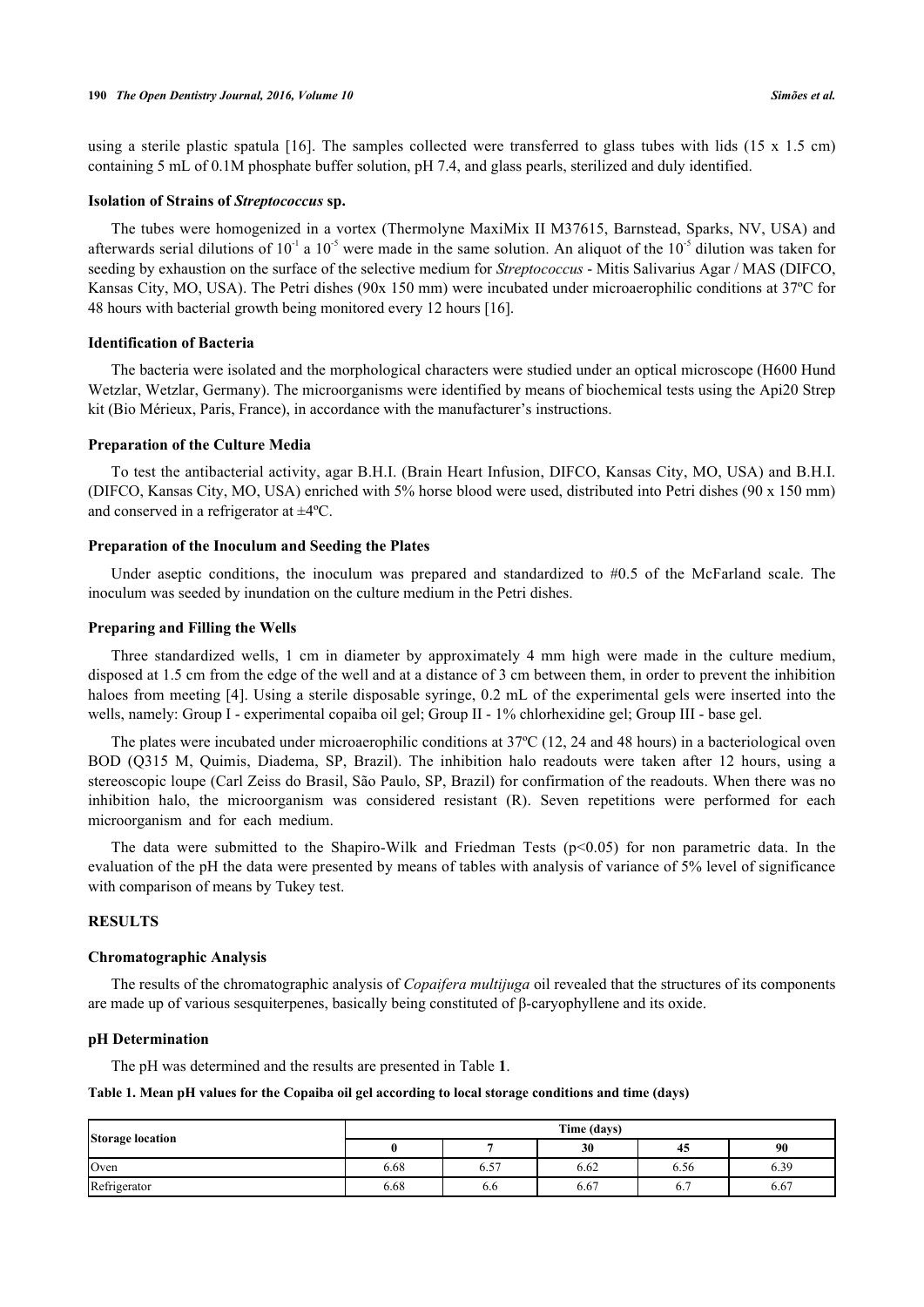*(Table ) contd.....*

| Time (days) |       |       |                |       |
|-------------|-------|-------|----------------|-------|
|             |       | 30    | 45             | 90    |
| 6.68        | 6.67  | 6.65  | 0.             | 6.66  |
| 6.68a       | 6.62a | 6.66a | $6.66^{\circ}$ | 6.66a |
|             |       | .     |                | .     |

Means followed by same letters do not differ among them at the level of significance of 5%.

# **Antimicrobial Activity**

The results of the antibacterial activity are presented in Tables [2](#page-3-0), [3](#page-3-1) and [4](#page-4-0). The Shapiro-Wilk test  $(p \le 0.05)$  was used for analyses. As the data did not follow a normal distribution, the Friedman test was used.

# **Diffusion Test in Enriched BHI Culture Medium**

*S. mutans* presented antibacterial activity only in the period of 24 hours, being statistically significant in the experimental periods (Table **[2](#page-3-0)**).

#### <span id="page-3-0"></span>**Table 2. Means of** *S. mutans* **inhibition haloes (in mm) in each time interval evaluated in enriched BHI medium.**

| Time     | <b>Treatments</b> | Inhibition (mm) |
|----------|-------------------|-----------------|
| 12 hours | Copaiba oil gel   | л               |
|          | Chlorhexidine     | 25.286          |
| 24 hours | Copaiba oil gel   | 9.500a          |
|          | Chlorhexidine     | 26,000 b        |
| 48 hours | Copaiba oil Gel   |                 |
|          | Chlorhexidine     | 25.428          |

**R** = Resistant. **mm** = Millimeters. Means followed by different letters differ among them at the level of significance of 5%.

# **Diffusion Test in BHI Culture Medium**

Analyzing the antibacterial activity of the proposed gel, irrespective of the microorganisms and experimental time intervals, when comparing the results with the control, it was observed that in the time interval of 12 hours, no difference was found only for *S. mitis* (D4); for the other bacterial, chlorhexidine presented a higher mean value than the gel (Table **[3](#page-3-1)**).

<span id="page-3-1"></span>**Table 3. Antibacterial Activity of Copaiba oil gel and Chlorhexidine against the tested strains, showing the Means of inhibition haloes (in mm) at 12 hours in BHI medium.**

| <b>Bacteria</b>         | <b>Treatments</b> | Means (mm)         | p-Value |
|-------------------------|-------------------|--------------------|---------|
| S. constellatus         | Chlorhexidine     | 20.17a             | 0.0039  |
|                         | Copaiba oil gel   | 16.57 <sub>b</sub> |         |
| S. mitis ATCC 903       | Chlorhexidine     | 23.00a             | 0.0004  |
|                         | Copaiba oil gel   | 20.43 <sub>b</sub> |         |
| S. mitis D4             | Chlorhexidine     | 21.00a             | 0.0001  |
|                         | Copaiba oil gel   | 13.86 b            |         |
| S. mitis M3             | Chlorhexidine     | 22.00a             | 0.0001  |
|                         | Copaiba oil gel   | 12.86 <sub>b</sub> |         |
| S. mitis Fe4            | Chlorhexidine     | 23.14 a            | 0.3639  |
|                         | Copaiba oil gel   | 22.00a             |         |
| S. oralis ATCC 10557    | Chlorhexidine     | 20.21 a            | 0.0001  |
|                         | Copaiba oil gel   | 13.57 <sub>b</sub> |         |
| S. salivarius           | Chlorhexidine     | 19.71 a            | 0.009   |
|                         | Copaiba oil gel   | 14.28 b            |         |
| S. sanguinis ATCC 15300 | Chlorhexidine     | 20.86 a            | 0.0001  |
|                         | Copaiba oil gel   | 15.86 <sub>b</sub> |         |
| S. mutans ATCC 25175    | Chlorhexidine     | 20.18 a            | 0.0001  |
|                         | Copaiba oil gel   | 14.85 b            |         |

**Mm** = Millimeters. Means followed by different letters differ among them at the level of significance of 5%.

In the time interval of 24 hours, no significant difference was observed between the results obtained with chlorhexidine and gel in the following bacteria: *S. mitis* (D4) and *S. salivarius*, and even in these two bacteria,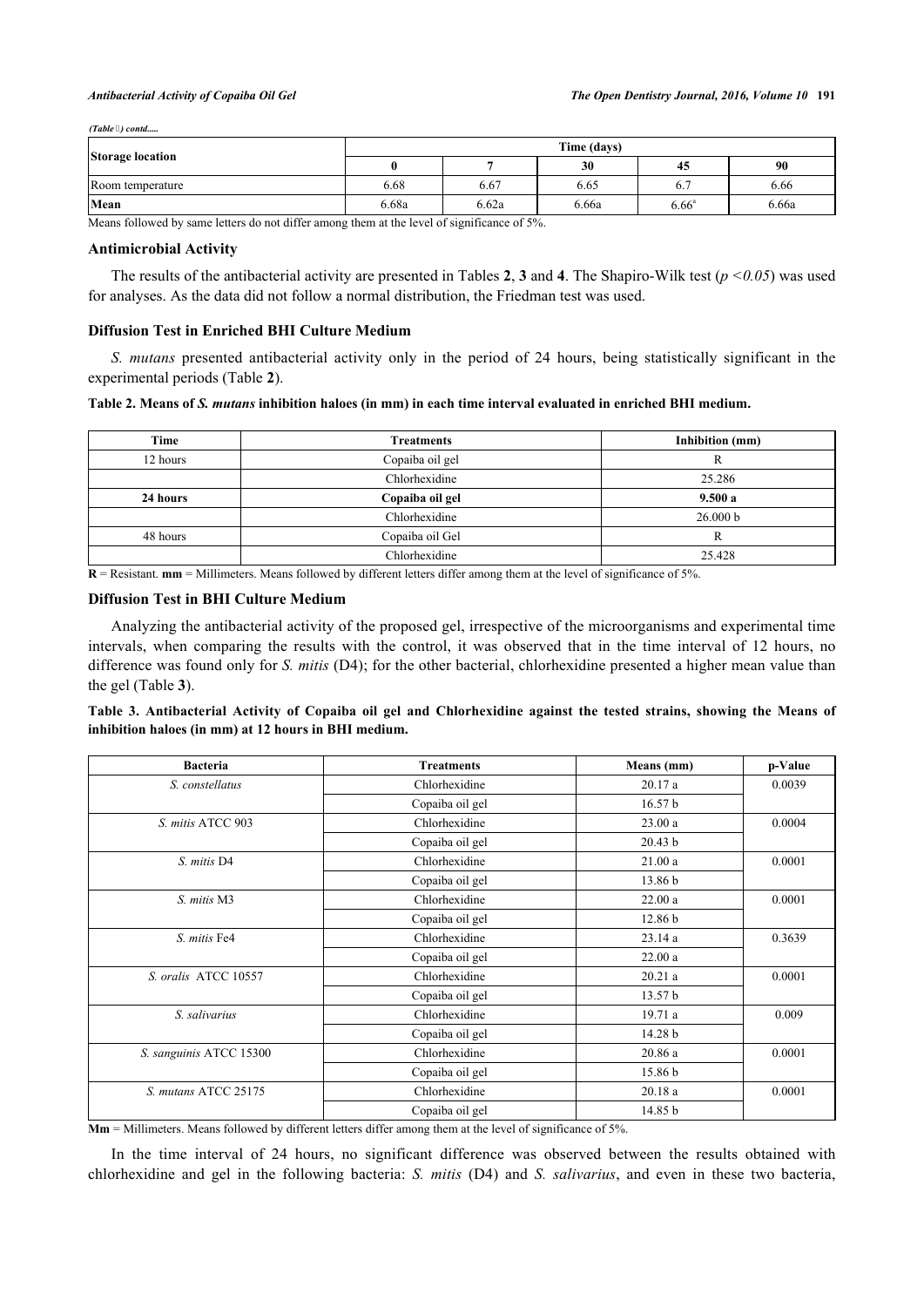chlorhexidine presented higher values than the gel. With the bacteria *S. mitis* (M3) – if it is admitted a level of significance of 5%, it is possible to verify significant difference between chlorhexidine and the gel, with the gel being the agent that presented the highest haloes values (Table **[4](#page-4-0)**).

<span id="page-4-0"></span>

| Table 4. Antibacterial Activity of Copaiba gel and Chlorhexidine against the tested strains, showing the Means of inhibition |  |
|------------------------------------------------------------------------------------------------------------------------------|--|
| haloes (in mm) at 24 hours in BHI medium.                                                                                    |  |

| <b>Bacteria</b>         | <b>Treatments</b> | Means (mm)         | p-Value |  |
|-------------------------|-------------------|--------------------|---------|--|
| S. constellatus         | Chlorhexidine     | 21.86a             | 0.016   |  |
|                         | Copaiba oil gel   | 16.71 b            |         |  |
| S. mitis ATCC 903       | Chlorhexidine     | 23.21 a            | 0.0079  |  |
|                         | Copaiba oil gel   | 21.28 b            |         |  |
| S. mitis D4             | Chlorhexidine     | 21.28 a            | 0.3978  |  |
|                         | Copaiba oil gel   | 19.50a             |         |  |
| S. mitis M3             | Chlorhexidine     | 22.57 a            | 0.0596  |  |
|                         | Copaiba oil gel   | 26.14 b            |         |  |
| S. mitis Fe4            | Chlorhexidine     | 24.14 a            | 0.0004  |  |
|                         | Copaiba oil gel   | 20.28 b            |         |  |
| S. oralis ATCC 10557    | Chlorhexidine     | 21.00a             | 0.0001  |  |
|                         | Copaiba oil gel   | 15.14 <sub>b</sub> |         |  |
| S. salivarius           | Chlorhexidine     | 21.14a             | 0.1113  |  |
|                         | Copaiba oil gel   | 17.21a             |         |  |
| S. sanguinis ATCC 15300 | Chlorhexidine     | 22.43a             | 0.0001  |  |
|                         | Copaiba oil gel   | 13.57 b            |         |  |
| S. mutans ATCC 25175    | Chlorhexidine     | 21.28a             | 0.0001  |  |
|                         | Copaiba oil gel   | 13.42 b            |         |  |

**mm** = Millimeters. Means followed by different letters differ among them at the level of significance of 5%.

The results of the multiple comparisons, in each group, were similar to those found for the other bacteria.

When analyzing the negative control (Group III) against all the microorganisms tested, treatments and experimental time intervals, there was no presence of inhibition haloes.

### **DISCUSSION**

The chromatographic analysis showed that the structures of copaiba oil components are made up of various sesquiterpenes, basically being constituted of β-caryophyllene and its oxide. The same result was found by Bandeira *et al*. [[4\]](#page-6-3), Vasconcelos *et al*. [[5\]](#page-6-8) and Barbosa *et al*. [\[17](#page-6-12)], revealing a high proportion of sesquiterpenes (88.55 – 98.05%) in the copaiba oils analysed, being the β-caryophyllene the principal type.

Studies have revealed that pH has an influence on bacterial growth. Depending on the pH, there would be a growth in the availability of nutrients and an intense transference, which may induce inhibition and the toxic effects on the cells. Therefore, the enzymatic activity of the bacteria is inhibited under high pH conditions [[18\]](#page-6-13).

These factors lead us to believe that further studies must be conducted to seek the mechanism of action of the proposed gels in the tested microorganisms. Bacterial death depends on their conditions of growth and multiplication, and among these are physical-chemical factors such as: temperature, pH, osmotic pressure, concentration of oxygen, carbon dioxide and substrate [[19\]](#page-7-0). Studies have related that antibiotics cause two types of effects on bacteria: they may inhibit growth or reproduction, and they may be directed towards the bactericidal effect. Kohanski *et al*. [[20\]](#page-7-1) affirmed that these effects interfere in the synthesis of the cell wall, changing the cytoplasmic membrane permeability and interfering in protein synthesis.It is also important to analyze the effect of pH alone on bacterial cell growth, metabolism and division.

The antibacterial activity of the gels against the microorganisms tested may possibly be related to some chemical components present in the copaiba oil gel, a situation shown by Bandeira *et al*. [[4\]](#page-6-3), who demonstrated the antibacterial activity of calcium hydroxide and zinc oxide pastes associated with essential oil of *Copaifera multijuga* resin against S.*mutans* group and bacteriostatic and bactericidal activity of the oil *in natura* against the same microorganism. This fact was shown in this study in the evaluation of the antibacterial activity of the negative control and minimum bactericidal concentration (MBC) of the oil *in natura*.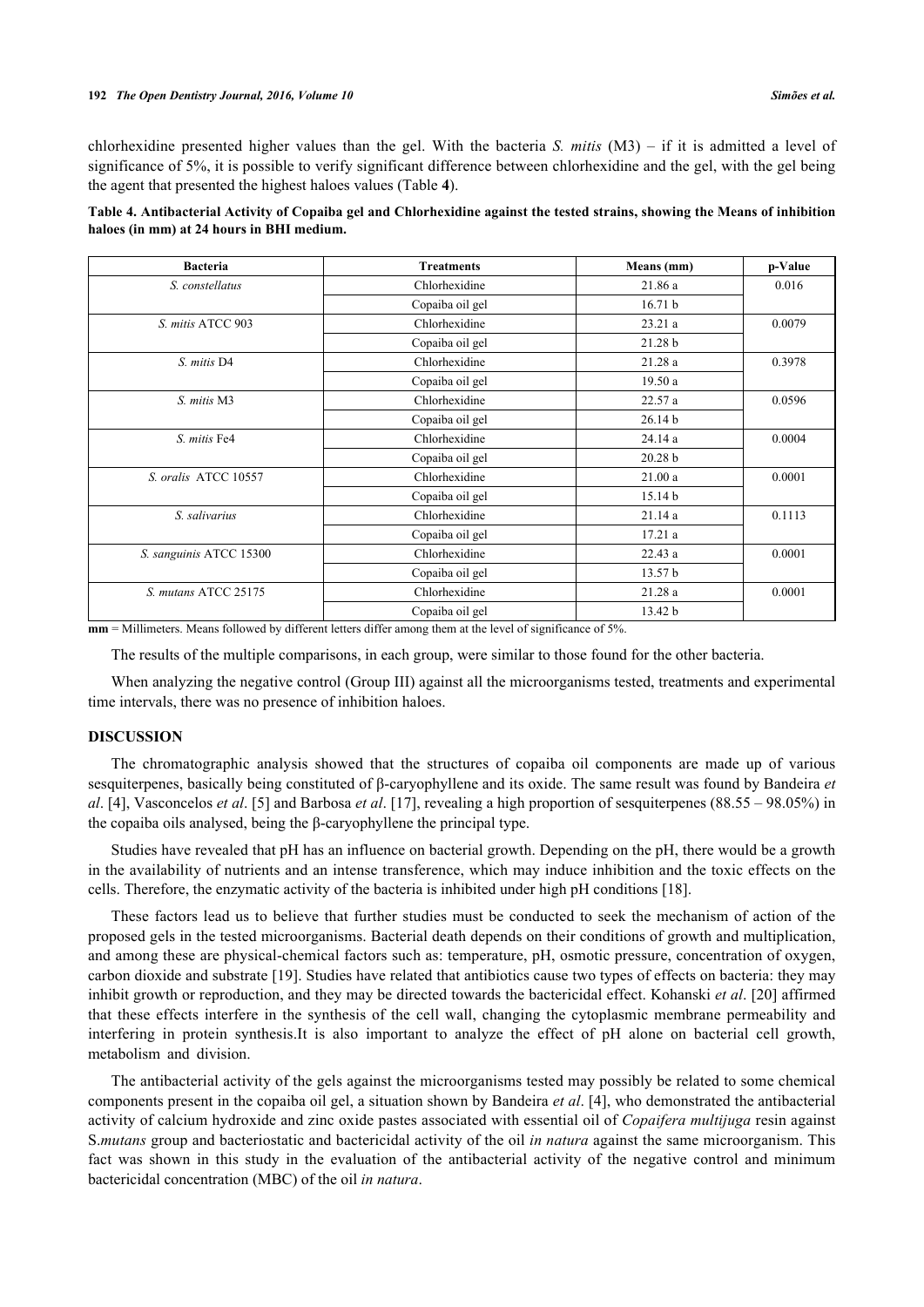Furthermore, the low-pH environment at the tooth-biofilm interface results in enhanced demineralization of enamel, pH 5.5 being considered the critical pH. In this study, the pH of the copaiba oil gel presented a mean pH of 6.5, considered neutral, therefore, does not contribute to the demineralization process.

Pieri *et al*. [[6\]](#page-6-4)evaluated the inhibitory activity of copaiba oil *S. mutans* using the serial dilution in broth technique and they concluded that copaiba oil showed a bacteriostatic activity against *S. mutans* at low concentrations as effective as 0.12% chlorhexidine, and could be an option of phytotherapic agent to be used against cariogenic bacteria in the prevention of caries disease. These authors affirmed that copaiba oil has advantages over chlorhexidine because it is composed by several different substances that may have different interactions with the bacterial cell, reducing the development of resistant *S. mutans* strains.

Another question of relevance for the results was the difficulty of gel diffusion in the culture medium, a similar problem faced by Bandeira *et al*. [\[4](#page-6-3)] with regard to copaiba oil diffusion in Agar medium. Siqueira Júnior, Gonçalves [\[21](#page-7-2)] observed the difficulty of calcium hydroxide diffusion in the same test, as calcium hydroxide has a low level of solubility in water, which limits its diffusibility. This fact leads us to infer that the copaiba gel presented the same difficulty due to its low diffusibility in Agar.

When comparing the results using the culture medium enriched with 5% horse blood and the culture medium without blood, one observed that enriched media had an influence on the antibacterial activity of the gel, because the unenriched medium provided better antibacterial activity. This may be related to the results found by Siqueira Júnior, Gonçalves [\[21\]](#page-7-2), in which they observed that culture media, particularly those enriched with blood have a buffer capacity, which may cause a reduction in the high pH of calcium hydroxide making it less effective.

Moreover, the diffusion tests in agar may present a variation in the results, due to the variation in the density of columns, agar/material contact, speed of placement of the test material, which makes it difficult to reproduce the size of the inhibition haloes in daily practice [\[22](#page-7-3)].

In this research, it was observed that there was variability in the size of inhibition haloes. Moreover, in general, chlorhexidine presented inhibition haloes with larger sizes, which does not necessarily mean that it presented better antibacterial activity, bearing in mind that studies have found that the size of the inhibition halo does not necessarily reflects a higher or lower level of antibacterial effect, because it could be influenced by the size of the molecule, size of the inoculum, time of incubation, degree of contact between the material and culture medium, difficulty in reproducing the inhibition halo and diffusion capacity of the material in the culture medium [[22](#page-7-3), [23](#page-7-4)].When evaluating the gel in isolation with regard to the oral bacteria, its performance presented a favorable perspective for the control of dental biofilm.

Vasconcelos *et al*. [[5](#page-6-8)] assessed the antimicrobial activity of a dental cement containing Copaifera multijuga Hayne oleoresin against *S. mutans* and *S. sanguinis* by the dilution test in a liquid medium. Inhibition of microbial growth occurred in all tested groups of both bacterial species, showing that copaiba oil has great potential to be used in dental cement.

Studies of Pieri *et al*.[[10](#page-6-14)] have also shown great potential for the use of copaiba oil in endodontic cement composition, as well as in the prevention and therapy of periodontal diseases. Thus, studies of Souza *et al*. [[12](#page-6-6)] have demonstrated that the single diterpene (-) copalic acid, an important metabolite found in the oleoresin of Copaiba, is also very active against *S. mutans*. Therefore, these data denote that future oral care products containing this compound could be of great value for application in the treatment of control oral pathologies.

However, further researches must be conducted since *in vitro* tests do not allow us to extrapolate the data to an *in vivo* situation.Nevertheless, for ISO 7405, the improved development of *in vitro* tests has provided better correlation with the *in vivo* situation and has received considerable attention [\[24](#page-7-5)].

Copaiba oil in pharmaceutical formulations shows biological properties with perspectives for application on dental biofilm control, in addition to possibly contemplate integrative and complementary practices such as phythotherapy in the future.

# **CONCLUSION**

The study demonstrated the antibacterial activity of the experimental copaiba oil gel against all the strains of *Streptococcus* sp tested, suggesting that it can be used in the future as a source of antimicrobials for dental biofilm control.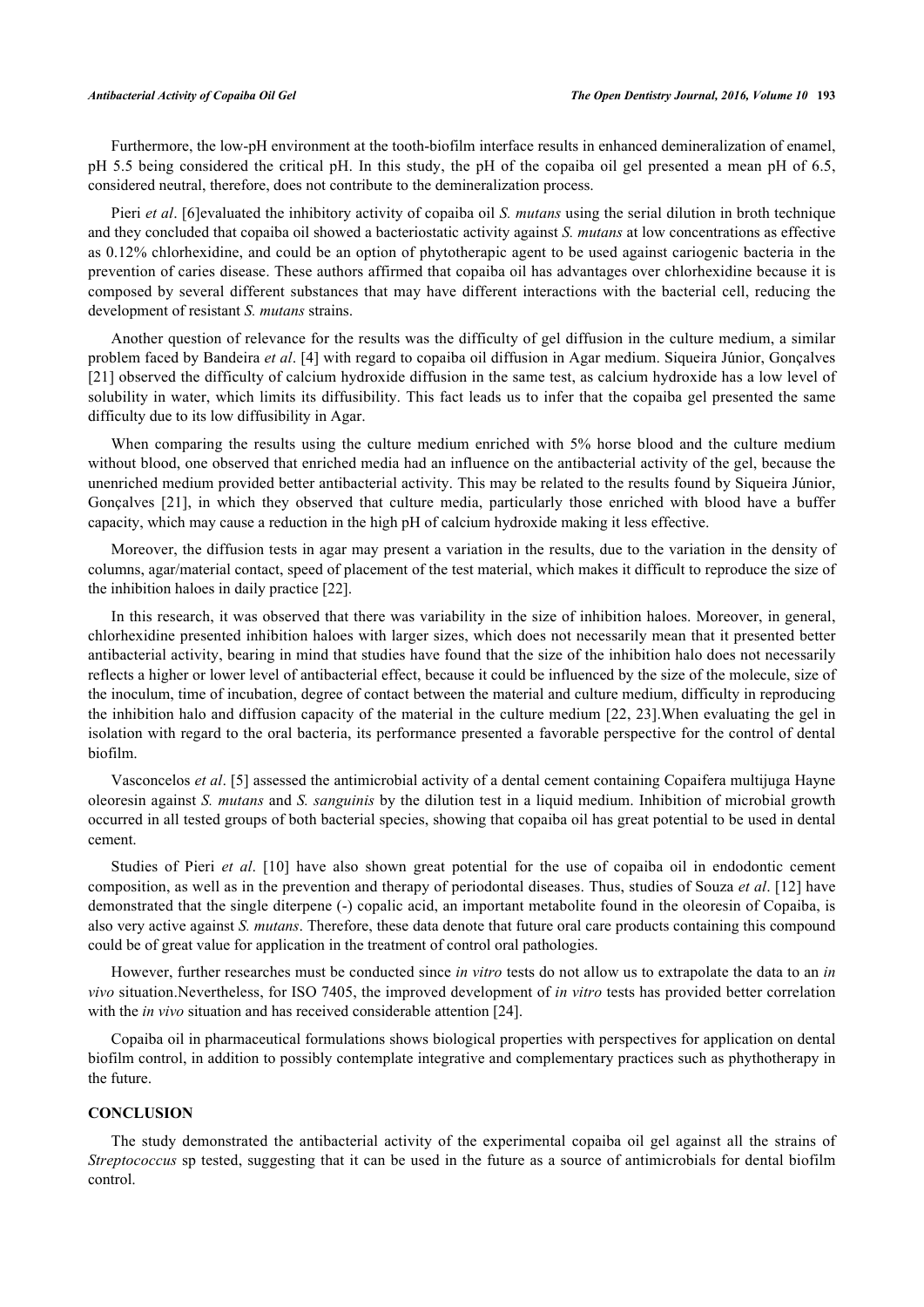# **CONFILICT OF INTEREST**

The authors confirm that this article content has no conflict of interest.

### **ACKNOWLEDGEMENTS**

This study was financed by National Council for Scientific and Technological Development - CNPq in Project MCT/CNPq/CT-Amazonia. Process No. 575752/2008-4.

# **REFERENCES**

- <span id="page-6-0"></span>[1] Usha C, Sathyanarayanan R. Dental caries - A complete changeover (Part I). J Conserv Dent 2009; 12(2): 46-54. [\[http://dx.doi.org/10.4103/0972-0707.55617](http://dx.doi.org/10.4103/0972-0707.55617)] [PMID: [20617066](http://www.ncbi.nlm.nih.gov/pubmed/20617066)]
- <span id="page-6-1"></span>[2] Sharma R, Reddy VK, Prashant G, Ojha V, Kumar NP. Antimicrobial and anti-adherence activity of various combinations of coffee-chicory solutions on *Streptococcus mutans*: An in-vitro study. J Oral Maxillofac Pathol 2014; 18(2): 201-6. [\[http://dx.doi.org/10.4103/0973-029X.140749](http://dx.doi.org/10.4103/0973-029X.140749)] [PMID: [25328299\]](http://www.ncbi.nlm.nih.gov/pubmed/25328299)
- <span id="page-6-2"></span>[3] Karim B, Bhaskar DJ, Agali C, *et al.* Effect of *Aloe vera* mouthwash on periodontal health: triple blind randomized control trial. Oral Health Dent Manag 2014; 13(1): 14-9. [PMID: [24603910\]](http://www.ncbi.nlm.nih.gov/pubmed/24603910)
- <span id="page-6-3"></span>[4] Bandeira MF, Oliveira MR, Pizzolitto AC, Benatti Neto C. Estudo preliminar da atividade antibacteriana do óleo essencial e da resina da *Copaifera multijuga* (óleo de copaíba), associados ao óxido de zinco e ao hidróxido de cálcio. J Bras Clin Estet Odontol 1999; 3(17): 46-51.
- <span id="page-6-8"></span>[5] Vasconcelos KR, Veiga Júnior VF, Rocha WC, Bandeira MF. Avaliação *in vitro* da atividade antibacteriana de um cimento odontológico a base de óleo-resina de *Copaifera multijuga* Hayne. Rev Bras Farmacogn 2008; 18: 33-8. [\[http://dx.doi.org/10.1590/S0102-695X2008000500017\]](http://dx.doi.org/10.1590/S0102-695X2008000500017)
- <span id="page-6-4"></span>[6] Pieri FA, Mussi MC, Fiorini JE, Moreira MA, Schneedorf JM. Bacteriostatic effect of copaiba oil (Copaifera officinalis) against *Streptococcus* mutans. Braz Dent J 2012; 23(1): 36-8. [\[http://dx.doi.org/10.1590/S0103-64402012000100006\]](http://dx.doi.org/10.1590/S0103-64402012000100006) [PMID: [22460312](http://www.ncbi.nlm.nih.gov/pubmed/22460312)]
- [7] Dias DS, Fontes LB, Crotti AE, *et al.* Copaiba oil suppresses inflammatory cytokines in splenocytes of C57Bl/6 mice induced with experimental autoimmune encephalomyelitis (EAE). Molecules 2014; 19(8): 12814-26. [\[http://dx.doi.org/10.3390/molecules190812814](http://dx.doi.org/10.3390/molecules190812814)] [PMID: [25153880\]](http://www.ncbi.nlm.nih.gov/pubmed/25153880)
- [8] Gomes NdeM, de Rezende CM, Fontes SP, Matheus ME, Pinto AdaC, Fernandes PD. Characterization of the antinociceptive and antiinflammatory activities of fractions obtained from Copaifera multijuga Hayne. J Ethnopharmacol 2010; 128(1): 177-83. [\[http://dx.doi.org/10.1016/j.jep.2010.01.005\]](http://dx.doi.org/10.1016/j.jep.2010.01.005) [PMID: [20064592](http://www.ncbi.nlm.nih.gov/pubmed/20064592)]
- [9] Leandro LM, Vargas FdeS, Barbosa PC, Neves JK, da Silva JA, da Veiga-Junior VF. Chemistry and biological activities of terpenoids from copaiba (*Copaifera* spp.) oleoresins. Molecules 2012; 17(4): 3866-89. [\[http://dx.doi.org/10.3390/molecules17043866](http://dx.doi.org/10.3390/molecules17043866)] [PMID: [22466849\]](http://www.ncbi.nlm.nih.gov/pubmed/22466849)
- <span id="page-6-14"></span>[10] Pieri FA, Mussi MC, Moreira MA. Óleo de copaíba (*Copaifera* sp.): histórico, extração, aplicações industriais e propriedades medicinais. Rev Bras Plant Med 2009; 11(4): 465-72. [\[http://dx.doi.org/10.1590/S1516-05722009000400016\]](http://dx.doi.org/10.1590/S1516-05722009000400016)
- <span id="page-6-5"></span>[11] Santos AO, Ueda-Nakamura T, Dias FBP, Veiga Jr VF, Pinto AC, Nakamura CV. Antimicrobial activity of Brazilian copaiba oils obtained from different species of the *Copaifera* genus. Mem Inst Oswaldo Cruz 2008; 103(3): 277-81. [\[http://dx.doi.org/10.1590/S0074-02762008005000015\]](http://dx.doi.org/10.1590/S0074-02762008005000015) [PMID: [18545856](http://www.ncbi.nlm.nih.gov/pubmed/18545856)]
- <span id="page-6-6"></span>[12] Souza AB, de Souza MG, Moreira MA, *et al.* Antimicrobial evaluation of diterpenes from *Copaifera langsdorffii* oleoresin against periodontal anaerobic bacteria. Molecules 2011; 16(11): 9611-9. [\[http://dx.doi.org/10.3390/molecules16119611](http://dx.doi.org/10.3390/molecules16119611)] [PMID: [22101836\]](http://www.ncbi.nlm.nih.gov/pubmed/22101836)
- <span id="page-6-7"></span>[13] Brasil. Agência Nacional de Vigilância Sanitária. Brasília: Brasil: Formulário de Fitoterápicos da Farmacopeia Brasileira 2011.
- <span id="page-6-10"></span>[14] Brasil. Agência Nacional de Vigilância Sanitária Resolução - RDC nº 17, de 16 de abril de 2010. Brasília: Brasil: Dispõe sobre as Boas Práticas de Fabricação de Medicamentos 2010.
- <span id="page-6-9"></span>[15] Brasil. Agência Nacional de Vigilância Sanitária. Resolução - RDC nº. 16, de 28 de março de 2013. In: Aprova o regulamento técnico de boas práticas de fabricação de produtos médicos e produtos para diagnóstico de uso in vitro e dá outras providências . Brasília: Brasil: Dispõe sobre as Boas Práticas de Fabricação de Medicamentos 2013.
- <span id="page-6-11"></span>[16] Caufield PW, Cutter GR, Dasanayake AP. Initial acquisition of *mutans streptococci* by infants: evidence for a discrete window of infectivity. J Dent Res 1993; 72(1): 37-45.
	- [\[http://dx.doi.org/10.1177/00220345930720010501\]](http://dx.doi.org/10.1177/00220345930720010501) [PMID: [8418105](http://www.ncbi.nlm.nih.gov/pubmed/8418105)]
- <span id="page-6-12"></span>[17] Souza BPC, Moreira WLS, da Silva MR, de Tarso BSP, Vieira G, Florêncio da Veiga-Junior V. Phytochemical fingerprints of copaiba oils *(Copaifera multijuga* Hayne) determined by multivariate analysis. Chem Biodivers 2013; 10(7): 1350-60. [\[http://dx.doi.org/10.1002/cbdv.201200356](http://dx.doi.org/10.1002/cbdv.201200356)] [PMID: [23847080\]](http://www.ncbi.nlm.nih.gov/pubmed/23847080)
- <span id="page-6-13"></span>[18] Yang KY, Haynes CA, Spatzal T, Rees DC, Howard JB. Turnover-dependent inactivation of the nitrogenase MoFe-protein at high pH. Biochemistry 2014; 53(2): 333-43.